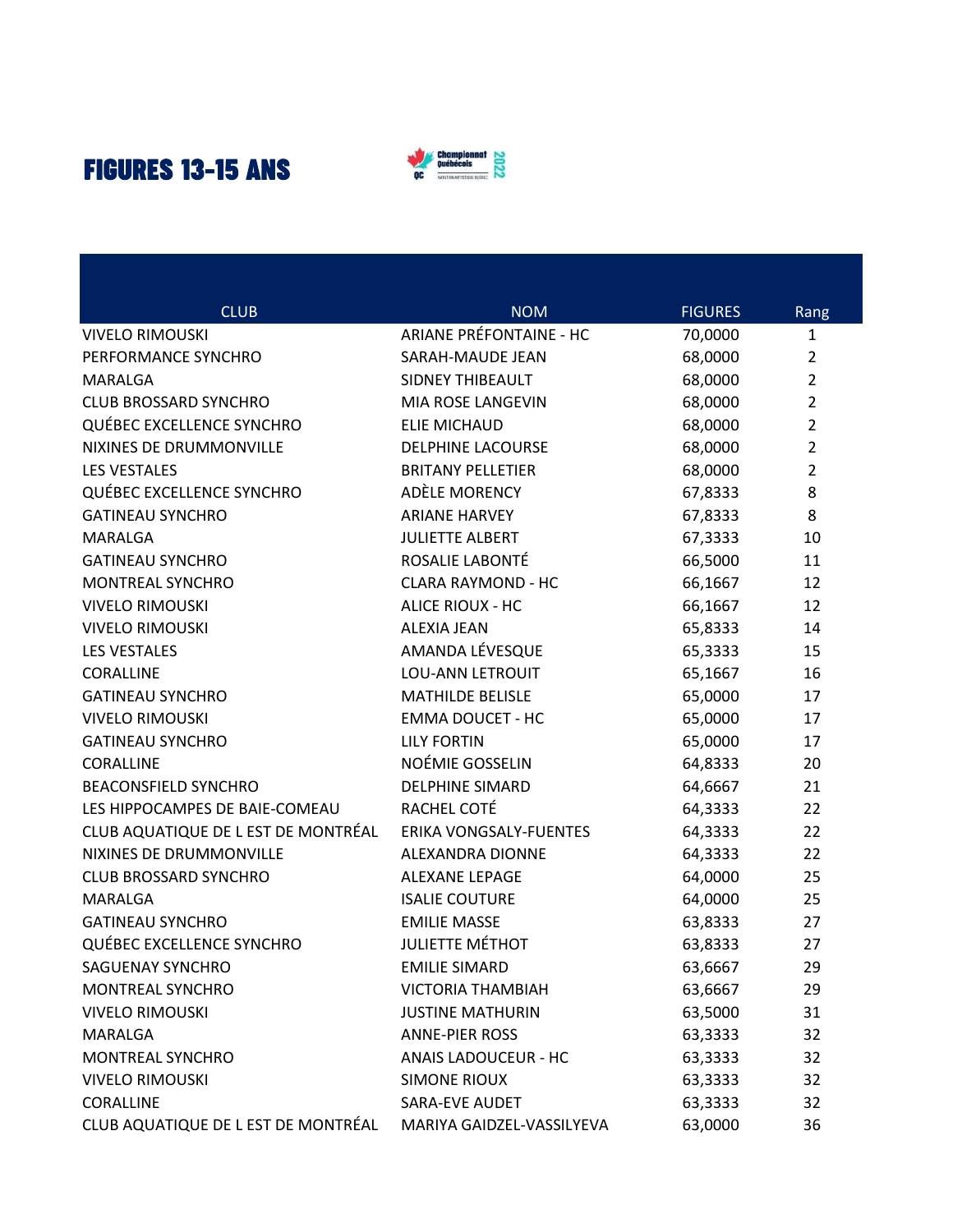| <b>GATINEAU SYNCHRO</b>             | MAÉLIE BOUCHARD               | 62,8333 | 37 |
|-------------------------------------|-------------------------------|---------|----|
| CORALLINE                           | ELYANA PRIOLO                 | 62,8333 | 37 |
| MARALGA                             | <b>MEGANE ROBBIO</b>          | 62,5000 | 39 |
| CLUB AQUATIQUE DE L EST DE MONTRÉAL | CAROLE-ANNE PETTIGREW         | 62,1667 | 40 |
| MONTREAL SYNCHRO                    | <b>ISABELLA TABORDA MUNOZ</b> | 62,0000 | 41 |
| <b>GATINEAU SYNCHRO</b>             | LÉA CHABOT                    | 62,0000 | 41 |
| <b>CLUB AQUATIQUE R2P</b>           | <b>VICTORIA VERDY</b>         | 61,6667 | 43 |
| <b>DOLLARD SYNCHRO</b>              | ANAELLE SAVARD                | 61,6667 | 43 |
| <b>VIVELO RIMOUSKI</b>              | ANNE-FRÉDÉRIQUE BOND          | 61,5000 | 45 |
| <b>BEACONSFIELD SYNCHRO</b>         | ADELLE KULCHINSKY             | 61,3333 | 46 |
| PERFORMANCE SYNCHRO                 | ALYSSIA BÉRUBÉ                | 61,0000 | 47 |
| <b>AMETHYSTES</b>                   | FÉLICIE LALANCETTE            | 61,0000 | 47 |
| <b>LES VESTALES</b>                 | ROSALIE DEROCHETTE            | 61,0000 | 47 |
| <b>CLUB AQUATIQUE R2P</b>           | CÉLESTE COLOMA - HC           | 60,8333 | 50 |
| <b>DECIBELLES</b>                   | JADE BÉLANGER                 | 60,8333 | 50 |
| <b>GATINEAU SYNCHRO</b>             | <b>MAELIE RINGUET</b>         | 60,6667 | 52 |
| <b>CLUB BROSSARD SYNCHRO</b>        | BÉATRICE BARANOV              | 60,5000 | 53 |
| <b>LES VESTALES</b>                 | FLORENCE MARCHESSEAULT        | 60,3333 | 54 |
| <b>CLUB AQUATIQUE R2P</b>           | AZALÉE HUBERT-GROULX - HC     | 60,3333 | 54 |
| CORALLINE                           | <b>JEANNE LINCOURT - HC</b>   | 60,1667 | 56 |
| AQUA-RYTHME                         | ALICE LAFRANCE - HC           | 60,1667 | 56 |
| <b>VIVELO RIMOUSKI</b>              | AMÉLIANNE GAGNON              | 60,1667 | 56 |
| CORALLINE                           | <b>MARYKA BERGERON</b>        | 60,1667 | 56 |
| <b>DOLLARD SYNCHRO</b>              | <b>NOA ZEITOUNE</b>           | 60,0000 | 60 |
| LES HIPPOCAMPES DE BAIE-COMEAU      | <b>JEANNE CAMIRÉ</b>          | 60,0000 | 60 |
| PERFORMANCE SYNCHRO                 | <b>ARIANE BEAULNE</b>         | 60,0000 | 60 |
| MARALGA                             | <b>MAUDE BUREAU</b>           | 60,0000 | 60 |
| <b>VIVELO RIMOUSKI</b>              | <b>DANICKA GAGNON</b>         | 59,8333 | 64 |
| <b>FLAMANTS ROSES</b>               | <b>ALYCIA LEBEL</b>           | 59,8333 | 64 |
| <b>LES VESTALES</b>                 | ÉLISABETH DE NOBILE           | 59,8333 | 64 |
| <b>DOLLARD SYNCHRO</b>              | <b>EKATERINA VALDES</b>       | 59,6667 | 67 |
| QUÉBEC EXCELLENCE SYNCHRO           | <b>EVE HAMEL</b>              | 59,6667 | 67 |
| PERFORMANCE SYNCHRO                 | <b>JADE PLOURDE</b>           | 59,6667 | 67 |
| MONTREAL SYNCHRO                    | <b>ADELE MORIO SENSEVY</b>    | 59,6667 | 67 |
| <b>LES VESTALES</b>                 | <b>EMMA FRANCOZ</b>           | 59,6667 | 67 |
| <b>BEACONSFIELD SYNCHRO</b>         | <b>CHARLOTTE ROSE SIMARD</b>  | 59,6667 | 67 |
| LES HIPPOCAMPES DE BAIE-COMEAU      | <b>ANA RACINE</b>             | 59,5000 | 73 |
| <b>DECIBELLES</b>                   | SARA-MAUDE GAGNON - HC        | 59,3333 | 74 |
| DOLLARD SYNCHRO                     | <b>MARIZA CARON</b>           | 59,3333 | 74 |
| PERFORMANCE SYNCHRO                 | <b>CHARLOTTE LAPOINTE</b>     | 59,1667 | 76 |
| <b>DECIBELLES</b>                   | FRÉDÉRIQUE GIARD              | 59,0000 | 77 |
| <b>BEACONSFIELD SYNCHRO</b>         | <b>CECILIA RICARD</b>         | 59,0000 | 77 |
| NEPTUNE NATATION ARTISTIQUE         | MEGAN KAREM DELGADO MEDINA    | 59,0000 | 77 |
| NIXINES DE DRUMMONVILLE             | <b>ELYANE SAWYER</b>          | 58,8333 | 80 |
| AQUA-RYTHME                         | <b>MARIBEL BLOUIN</b>         | 58,8333 | 80 |
| QUÉBEC EXCELLENCE SYNCHRO           | MARIANNE BÉDARD               | 58,5000 | 82 |
| <b>DECIBELLES</b>                   | PASCALE ROUSSON               | 58,5000 | 82 |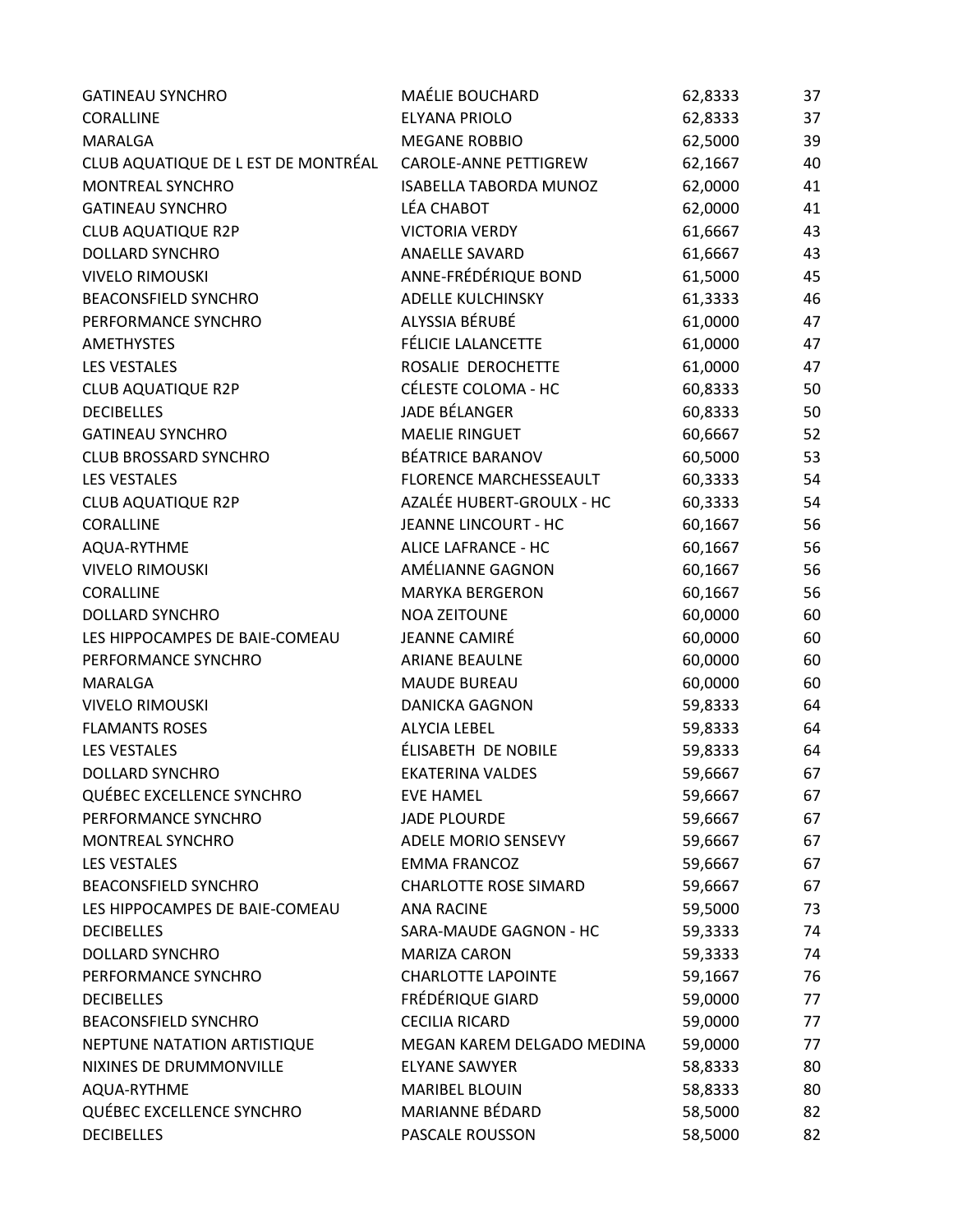| MARALGA                             | <b>CHARLIE LANEUVILLE</b>     | 58,5000 | 82  |
|-------------------------------------|-------------------------------|---------|-----|
| <b>BEACONSFIELD SYNCHRO</b>         | <b>SONIA PAUN</b>             | 58,5000 | 82  |
| <b>BEACONSFIELD SYNCHRO</b>         | <b>TIANNA MAUGHN</b>          | 58,5000 | 82  |
| MARALGA                             | ÉLOÏSE MARTIN                 | 58,5000 | 82  |
| CLUB AQUATIQUE DE L EST DE MONTRÉAL | <b>ELYSABETH ROY</b>          | 58,1667 | 88  |
| MONTREAL SYNCHRO                    | XINTING LI - HC               | 58,0000 | 89  |
| NIXINES DE DRUMMONVILLE             | MARIKA VALLIÈRES - HC         | 58,0000 | 89  |
| PERFORMANCE SYNCHRO                 | <b>MALI VIAU</b>              | 58,0000 | 89  |
| <b>DOLLARD SYNCHRO</b>              | ANA BUZO                      | 58,0000 | 89  |
| <b>AMETHYSTES</b>                   | <b>TALIA-LAURE WACKETT</b>    | 58,0000 | 89  |
| <b>DECIBELLES</b>                   | ANNABELLE LAVERDURE - HC      | 58,0000 | 89  |
| <b>DECIBELLES</b>                   | <b>ESTELLE BEAUCHAMP - HC</b> | 57,8333 | 95  |
| CORALLINE                           | <b>CASSANDRE LAREAU</b>       | 57,6667 | 96  |
| CORALLINE                           | <b>DARIA PRICOP</b>           | 57,6667 | 96  |
| <b>DOLLARD SYNCHRO</b>              | ROXANE LAMARRE                | 57,6667 | 96  |
| NIXINES DE DRUMMONVILLE             | <b>BÉATRICE ROBERT - HC</b>   | 57,6667 | 96  |
| <b>BEACONSFIELD SYNCHRO</b>         | <b>MORGAN GAUTHIER</b>        | 57,5000 | 100 |
| <b>AMETHYSTES</b>                   | AMÉLYA LAPOINTE               | 57,5000 | 100 |
| <b>VIVELO RIMOUSKI</b>              | ALYSS DUBÉ                    | 57,5000 | 100 |
| <b>FLAMANTS ROSES</b>               | EVELYNE BOSSÉ                 | 57,5000 | 100 |
| <b>GATINEAU SYNCHRO</b>             | <b>EMILIE HARRIS</b>          | 57,3333 | 104 |
| QUÉBEC EXCELLENCE SYNCHRO           | <b>ZIA GAUDET</b>             | 57,3333 | 104 |
| <b>CLUB BROSSARD SYNCHRO</b>        | POLINA PROCA                  | 57,1667 | 106 |
| PERFORMANCE SYNCHRO                 | ALEX-ANNE HURTUBISE           | 57,0000 | 107 |
| PERFORMANCE SYNCHRO                 | <b>MEREDITH MARTIN</b>        | 56,8333 | 108 |
| QUÉBEC EXCELLENCE SYNCHRO           | <b>ROSE BOULANGER</b>         | 56,8333 | 108 |
| <b>GATINEAU SYNCHRO</b>             | MARILOU OSTIGUY               | 56,6667 | 110 |
| PERFORMANCE SYNCHRO                 | RAPHAELLE OUELLET             | 56,6667 | 110 |
| <b>GATINEAU SYNCHRO</b>             | <b>CHARLIE TREMBLAY</b>       | 56,5000 | 112 |
| CORALLINE                           | <b>BRITTANY BOUDREAU</b>      | 56,3333 | 113 |
| <b>SYNCHRO ST-LAURENT</b>           | <b>VIVIANE DALLAIRE</b>       | 56,3333 | 113 |
| <b>SAGUENAY SYNCHRO</b>             | RAPHAELLE POTVIN              | 56,3333 | 113 |
| CORALLINE                           | <b>MARA GIROUX</b>            | 56,1667 | 116 |
| <b>BEACONSFIELD SYNCHRO</b>         | CHLOË STEVENSON-ADDIE         | 55,6667 | 117 |
| <b>FLAMANTS ROSES</b>               | <b>ROSE MERCIER</b>           | 55,6667 | 117 |
| <b>CORALLINE</b>                    | ÉLINA SEVCIUC                 | 55,5000 | 119 |
| AQUA-RYTHME                         | CAPUCINE JOURNET-TRUDEL       | 55,5000 | 119 |
| PERFORMANCE SYNCHRO                 | LAURENCE CADIEUX              | 55,5000 | 119 |
| <b>CLUB BROSSARD SYNCHRO</b>        | <b>ELSA CARRIER</b>           | 55,5000 | 119 |
| CORALLINE                           | SARAH BOUJNAH                 | 55,1667 | 123 |
| <b>AMETHYSTES</b>                   | JUDITH SOLESME                | 55,0000 | 124 |
| NIXINES DE DRUMMONVILLE             | LÉA HAMEL                     | 54,8333 | 125 |
| LES HIPPOCAMPES DE BAIE-COMEAU      | ÉLISE GUIMOND - HC            | 54,8333 | 125 |
| <b>SYNCHRO ST-LAURENT</b>           | ANNA GEORGIOU - HC            | 54,6667 | 127 |
| QUÉBEC EXCELLENCE SYNCHRO           | <b>DELPHINE BERNIER</b>       | 54,5000 | 128 |
| <b>CLUB BROSSARD SYNCHRO</b>        | <b>AUBREY CHEN</b>            | 54,3333 | 129 |
| DOLLARD SYNCHRO                     | <b>MARINA ANTONIADIS</b>      | 54,1667 | 130 |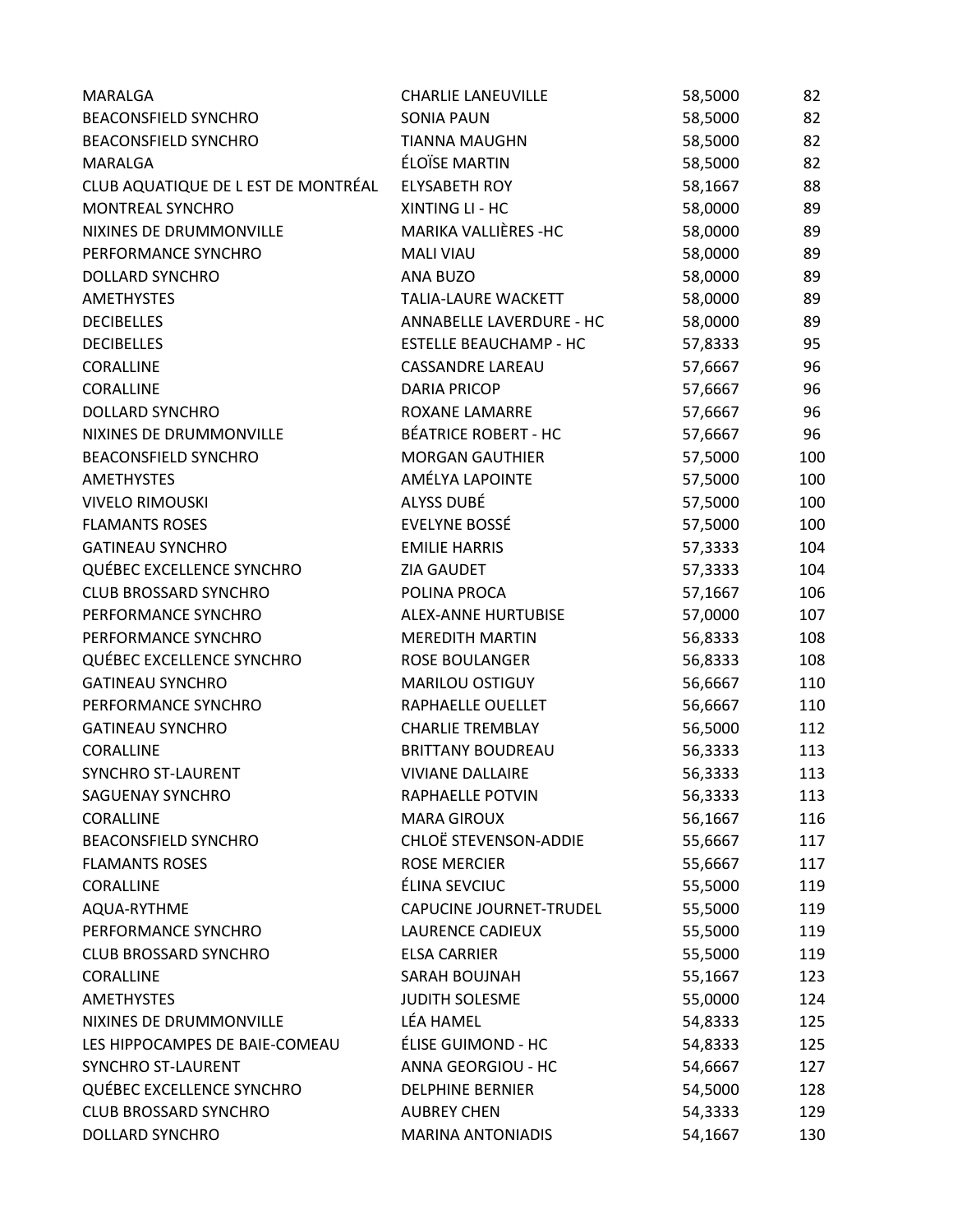| <b>CLUB BROSSARD SYNCHRO</b>        | <b>CAMILA GIUSTI-ELISEI</b> | 54,1667 | 130 |
|-------------------------------------|-----------------------------|---------|-----|
| QUÉBEC EXCELLENCE SYNCHRO           | <b>CAMILLE BILODEAU</b>     | 54,0000 | 132 |
| CLUB AQUATIQUE DE L EST DE MONTRÉAL | LAURIANNE MEUNIER-PERRON    | 54,0000 | 132 |
| <b>SAGUENAY SYNCHRO</b>             | <b>ANNE FLEURY</b>          | 53,8333 | 134 |
| CLUB AQUATIQUE DE L EST DE MONTRÉAL | <b>JADE CURT-CAVENZ</b>     | 53,6667 | 135 |
| <b>DECIBELLES</b>                   | ÉLIANE GAGNON               | 53,6667 | 135 |
| <b>CLUB BROSSARD SYNCHRO</b>        | ARYANE HÉBERT               | 53,1667 | 137 |
| LES ASTÉRIDES DE SEPT-ILES          | <b>MAXIM GIONET</b>         | 53,1667 | 137 |
| QUÉBEC EXCELLENCE SYNCHRO           | ANGÉLA BENTANCUR BAYARRES   | 53,1667 | 137 |
| MONTREAL SYNCHRO                    | <b>MINNIE JIN</b>           | 53,0000 | 140 |
| <b>CLUB AQUATIQUE R2P</b>           | <b>JULIA NASSR</b>          | 53,0000 | 140 |
| SCÈNES D'EAU                        | LEYANE PATELLA              | 53,0000 | 140 |
| CLUB AQUATIQUE DE L EST DE MONTRÉAL | <b>GABY-ÈVE AGNELLINI</b>   | 52,8333 | 143 |
| <b>GATINEAU SYNCHRO</b>             | <b>EMMA VICENTE</b>         | 52,8333 | 143 |
| <b>CLUB AQUATIQUE R2P</b>           | DAHIA PARMENTIER-CAJAIBA    | 52,6667 | 145 |
| CORALLINE                           | MAËLY DUBORD-RUIZ           | 52,5000 | 146 |
| MARALGA                             | ÉLODIE DESMARAIS            | 52,3333 | 147 |
| NIXINES DE DRUMMONVILLE             | MIA BEAUREGARD              | 52,1667 | 148 |
| CORALLINE                           | <b>JULIETTE MAILLOUX</b>    | 52,1667 | 148 |
| <b>AMETHYSTES</b>                   | ANNABELLE LAVIGNE           | 52,1667 | 148 |
| HIP'O DE ROUYN-NORANDA              | MAEVA SLOBODIAN - HC        | 52,0000 | 151 |
| PERFORMANCE SYNCHRO                 | <b>CAMILLE BELISLE</b>      | 52,0000 | 151 |
| SYNCHRO ST-LAURENT                  | MIA LEUNG - HC              | 51,3333 | 153 |
| NIXINES DE DRUMMONVILLE             | ABIGAËLLE FAILLE            | 51,3333 | 153 |
| MARALGA                             | ANGÉLIA FOURNIER            | 51,3333 | 153 |
| SAGUENAY SYNCHRO                    | <b>LAURA FLEURY</b>         | 51,0000 | 156 |
| NIXINES DE DRUMMONVILLE             | LILA-ROSE CARON             | 51,0000 | 156 |
| MARALGA                             | REBECCA PAQUIN              | 51,0000 | 156 |
| PERFORMANCE SYNCHRO                 | <b>ELISABETH LECOURS</b>    | 50,8333 | 159 |
| HIP'O DE ROUYN-NORANDA              | LAURALIE SLOBODIAN          | 50,6667 | 160 |
| <b>DOLLARD SYNCHRO</b>              | <b>RHEA SINNO</b>           | 50,6667 | 160 |
| AQUA-RYTHME                         | <b>NOEMIE LEGAULT</b>       | 50,5000 | 162 |
| <b>CLUB AQUATIQUE R2P</b>           | SACHA BENSOUSSAN            | 50,0000 | 163 |
| HIP'O DE ROUYN-NORANDA              | <b>GABRIELLE LAVIGNE</b>    | 49,8333 | 164 |
| <b>FLAMANTS ROSES</b>               | <b>JUSTINE BOUCHARD</b>     | 49,8333 | 164 |
| <b>FLAMANTS ROSES</b>               | <b>ANAÏS OUELLET</b>        | 49,1667 | 166 |
| <b>MEM-FEES</b>                     | LILI-ROSE CÔTÉ-TREMBLAY     | 48,8333 | 167 |
| <b>FLAMANTS ROSES</b>               | ANAÏS BOSSÉ                 | 48,6667 | 168 |
| HIP'O DE ROUYN-NORANDA              | <b>FLORENCE GUERTIN</b>     | 48,3333 | 169 |
| MARALGA                             | <b>MARILENA BONNEAU</b>     | 47,8333 | 170 |
| MEM-FEES                            | AMELYA LEBLOND              | 47,5000 | 171 |
| LES ASTÉRIDES DE SEPT-ILES          | ANNABELLE BOUCHARD          | 47,3333 | 172 |
| LES ASTÉRIDES DE SEPT-ILES          | ANN-JULIE TREMBLAY          | 47,0000 | 173 |
| <b>FLAMANTS ROSES</b>               | MARYANNE BÉRUBÉ             | 46,6667 | 174 |
| AQUA-RYTHME                         | AZULIE MASSÉ - HC           | 28,8333 | 175 |
| <b>CLUB BROSSARD SYNCHRO</b>        | MERIEM DZANOUNI             | 27,3333 | 176 |
| MONTREAL SYNCHRO                    | DARINE AMMARI - HC          | 26,0000 | 177 |